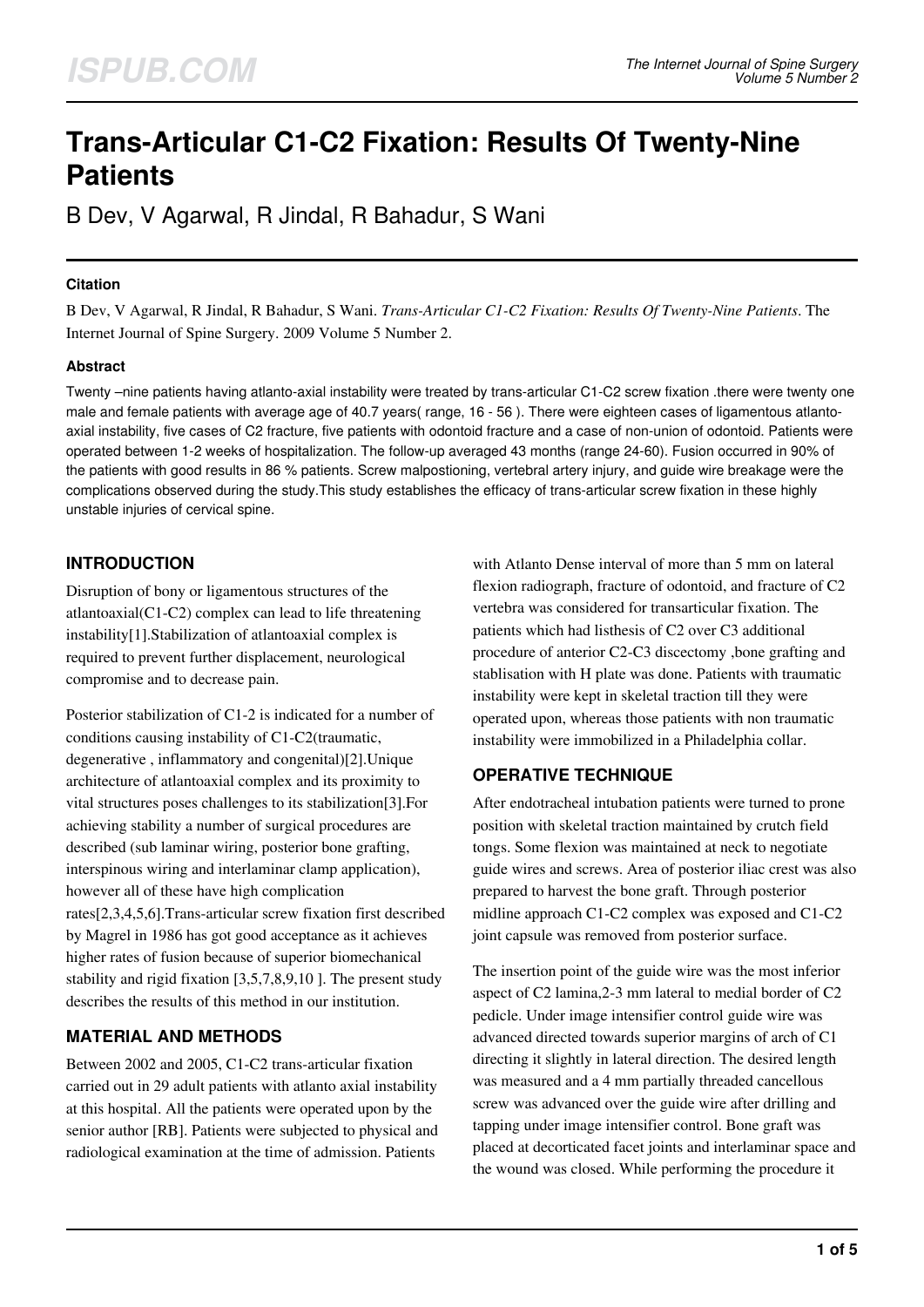was ensured that head did not rotate to either side. Postoperatively neck was immobilized in Philadelphia collar. Sitting with collar and ambulation was permitted as and when patient was comfortable.

After suture removal the patients were discharged and followed at regular intervals for decrease in pain, radiological union, change in neurological status and any complications. Patients were followed at four weeks till signs of radiological union and at six months thereafter.

## **RESULTS**

Of the 29 patients, there were twenty-one males and eight females, with an average age of 40.7 years ( range, 16-56) and the average follow-up was 43 months [range 24-60 months].The patients pattern for surgery is depicted in table I.A master chart describes the patient profile in table II. The results were graded as good, fair and poor as per the following criteria-

Good-No neck pain, good bony fusion, unrestricted activities

Fair- Mild to moderate neck pain, bony fusion, activities of less than one hour

Poor- Severe neck pain, no fusion and marked limitation of daily activities

Out of five patients with fracture axis, four had anterior translation of C2 over C3 and in these patients anterior stabilization with bone grafting was done as second procedure. One patient had fracture C6 with quadriparesis. In this patient subsequent anterior decompression and H plating was done anteriorly.

Patients were operated between 1-2 weeks (average10 days) of hospitalization .Fifty-seven screws could be negotiated in 29 patients; second screw could not be negotiated in one patient. In two patients there was suspected insult to vertebral artery on one side and the bleeding responded to application of pressure. No deterioration of neurological status occurred in those patients. There was one instance of breakage of guide wire, while it was being pulled out after screw placement.

Seven patients had neurodeficit-one patient with right sided monoparesis and six patients had quadriparesis. Four patients had complete neurological recovery, in two patients there was an improvement of one grade and in the last patient with neurological deficit no recovery in his neurological status had occurred after 36 months of follow-

### up.

There was no implant failure or worsening of neurological status following trans-articular C1-C2 fixation. We did not come across any case of infection or non union; however there was one instance of screw backing out necessitating prolonged immobilization for 20 weeks eventually resulting in posterior fusion.

All patients reported restriction of rotational movements of neck, though they did not complain of any handicap because of this. Patients with rheumatoid arthritis have restricted activities secondary to involvement of of other joints. On grading results, twenty-five patients have good results and four patients have fair results. The patients with fair results have mild to moderate pain over the neck, however there is radiological evidence of fusion in one case and the fusion was doubtful in remaining three cases.

## **DISCUSSION**

Trans-articular screw fixation of C1-C2 is considered to be one of the most rigid atlantoaxial posterior stabilization techniques [11,12]. C1-C2 being close to brain stem, instability at this level has inherent danger of causing serious neurological complications. Gallie introduced the C1-C2 interspinous fusion with an iliac crest bone wire construct, which was modified later by Brook and Jenkins[13].Brooks technique provides immediate stability [2] , but the passage of wires under lamina of C-2 can produce irreversible and devastating spinal cord injury [6 ,14,15].Moreover these procedures did not provided rotational stability, and were associated with high incidence of non union and implant failures. The requirement for postoperative rigid immobilization ( Halo, Minerva) for union also increased the complications-pin tract infections ,skin breakdown and complication of recumbency [16].Fusion rate by posterior wiring techniques has been reported to be between 50-80% in the literature, the failure being attributed to abnormal mobility , poor bone stock and unstable fixation [4,5,17].

Fusion rate in this study rate was 90% and this is the advantage of posterior trans-articular C1-C2 screw fixation over other methods. Biomechanically, C1-C2 fixation is more rigid than wiring techniques or Helifex clamp fixation as it provides immediate rotational and translational stability and thus gives higher fusion rates [5,16]. Various authors have reported similar fusion rates of 95-100% with posterior screw fixation [18, 19]. Trans-articular screw fixation is nearly 10 times stiffer in rotation than posterior wiring and has more resistance to shear stresses [8]. The pronounced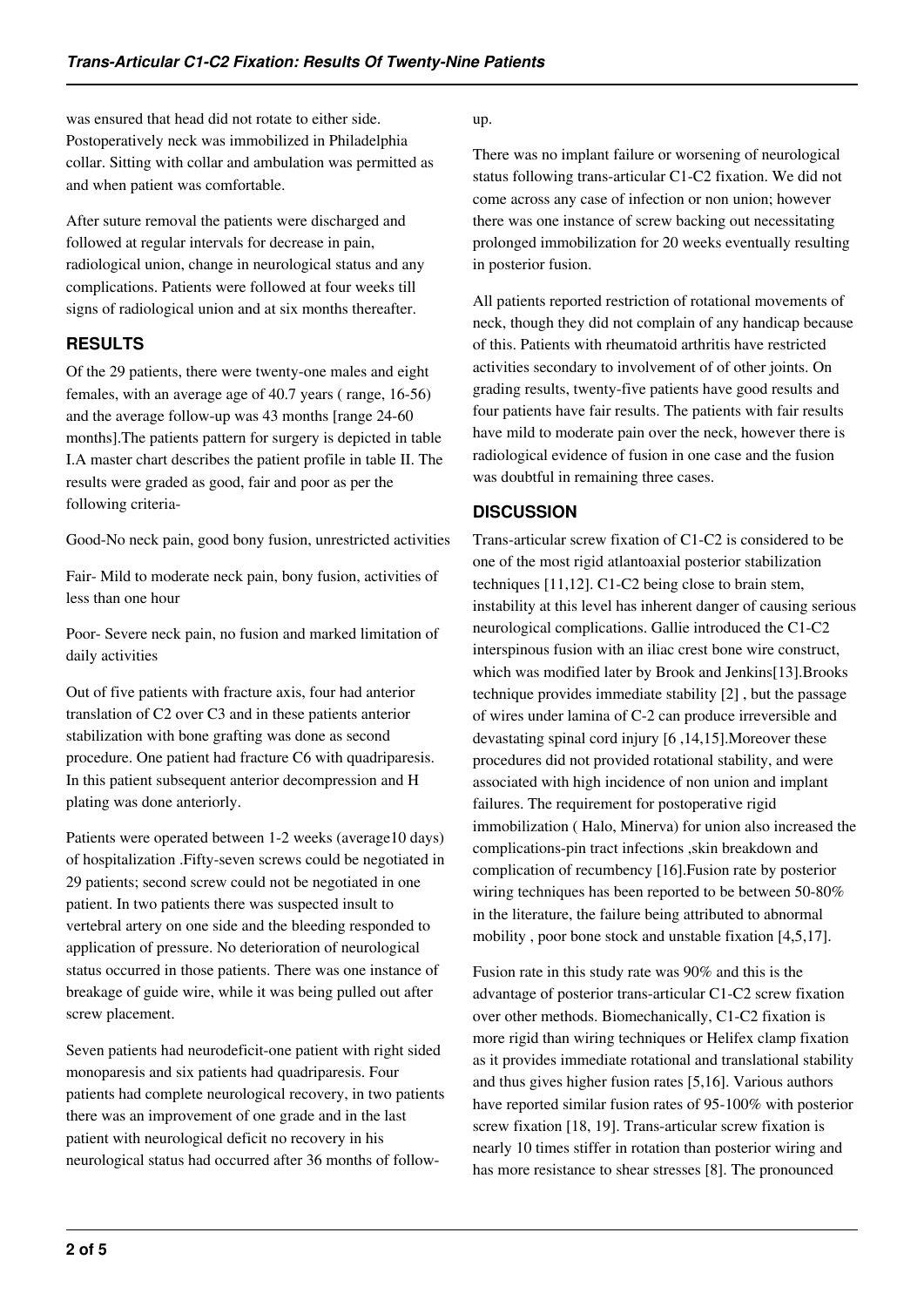rotational instability caused failure of fusion in posterior wiring techniques. Trans-articular screw fixation is suitable for all kinds of C1-C2 instabilities e.g traumatic transverse ligamentous injury, fracture odontoid, rheumatoid arthritis, ligamentous laxities and congenital malformations.

The screw malpositioning in this study is 8 %. The incidence of screw malposition has been reported between 10-15% in various studies [7, 10]. Complications with screw malpositioning is low. We did not have any complication with screw malpositioning, though malpositioned screw can pose danger to vertebral artery, spinal cord and raise risk of non-union. We suspected injury to one vertebral artery in two patients (7%), in both of these cases bleeding stopped by application of pressure. No deterioration of neurological structures occurred in these patients. The risk of neurological injury as a result of single vertebral artery injury is very low. Vertebral artery injury is a dangerous complication , which is bound to occur as vertebral artery has anomalous path in approximately 10% of normal population and altered anatomy further predisposes it to injury [3].Pre-operative CT angiography is advisable wherever the facilities are available but we had no such facility at our institution and could not do this investigation before surgery. Madavii et al has reported five cases involving vertebral artery out of 61 patients who underwent trans-articular screw fixation. Injury to vertebral artery can be avoided if the placement of guidewire as well as screw is continuously monitored under image and is ensured that guide wire as well as screw remain within the bony architecture in both the AP and the lateral view.

Other reported complications are dural tears, hypoglossal nerve palsy, suboccipital neuralgia and implant failure [3,12], no such complications were observed in this series. Anatomy of the occipito-cervical region makes correct insertion of screw technically difficult and proper positioning of the patient is important. It is very essential to have position, which gives proper images in anteroposterior and lateral views, any compromise can result in screw malpositioning. Cannulated screws have advantages of navigation on non-canulated screw. Canulated screws allow greater flexibility and improves ability to reposition the screw, as guide wire provides path for screw insertion, fixes and prevents displacement while drilling and inserting screw. Thin guide wires allows trajectory to be repositioned without causing loss of bone.[20].

In all patients there is some loss of rotational movement of neck as approximately 50% of neck rotation is contributed

by this joint. The patients have not complained of any handicap because of loss of rotation so far. This procedure requires high surgical precision to avoid injury to spinal cord and vertebral arteries.

The aim of surgery in these cases is to stabilize the unstable segment so that further displacement does not occur. Complete reduction is difficult, as it requires extension of neck, which causes difficulty in inserting the screws. The reduction becomes more difficult in patients who report late, even after traumatic atlanto-axial subluxations, to the hospital because of delayed diagnosis and poor referral system in rural healthcare. The lack of modern diagnostic modalities and poor financial background of most patients also contributes to delayed or improper diagnosis of these injuries. As these procedures are technically demanding, the inadequacy of trained manpower further adds to the delay in fixation of these highly unstable injuries.

## **CONCLUSION**

Posterior trans-articular C1-C2 screw fixation is more rigid than all wiring and laminar clamp techniques [10, 11, 21, and 22]. This method of fixation resists rotational forces that could be responsible for fusion failures in other constructs. Immediate atlantoaxial stability is achieved, obviating the need for rigid external bracing. Posterior TAS fixation can be used successfully in atlanto axial instability, fracture of C2, fracture and nonunion of odontoid, failed odontoid fixations and in circumstances where C1 arch is deficient. However proximity to vertebral artery, spinal cord and altered anatomy makes it a technically demanding procedure.

#### **References**

1. Frank Kandziora,Kershbaumer,Michael Starker and Thomas Mittlmeier(2000)Biomechanical Assesment of transoral plate fixation for atlantoaxial instability.Spine vol.25;No 12: 1555-1561 2. Terry J Coyne, Michal G Fehlings, M Christopher Eallace, mark Bernstein, charles H Tator(1995)C1-C2 Posterior Cervical fusion: Long term Evaluation of results and efficacy.Neurosurgery vol 37,No.4: 688-692 3. wright Neill Mand Laurssen Carl(1998)Vertebral arter injur in C1-C2 transarticular Screw fixation; results of a surve of AANS/CNS section of disorders of the spine and peripheral nerves. J Neurosurg 88: 634-40. 4. Dickman Curtis A, Sonntag KH Volker (1995] Surgical management of Atlantoaxial non-unions.83:248-52. 5. Eleraky Aly Mohammad, Masferer Roberto, Sonntag KH Volker (1998) Posterior atlantoaxial screw fixation in Rheumatoid arthritis. J Neurosurg 89: 8-12. 6. Germia Glen K, Kim Kwang S, Cerullo Leonard, Calonoff L (1985) Complications of sublaminar wiring. Surgical Neurology 23:629-34. 7. Dieter G, Bernard J, Max A, Thomas M, Mark W (1991)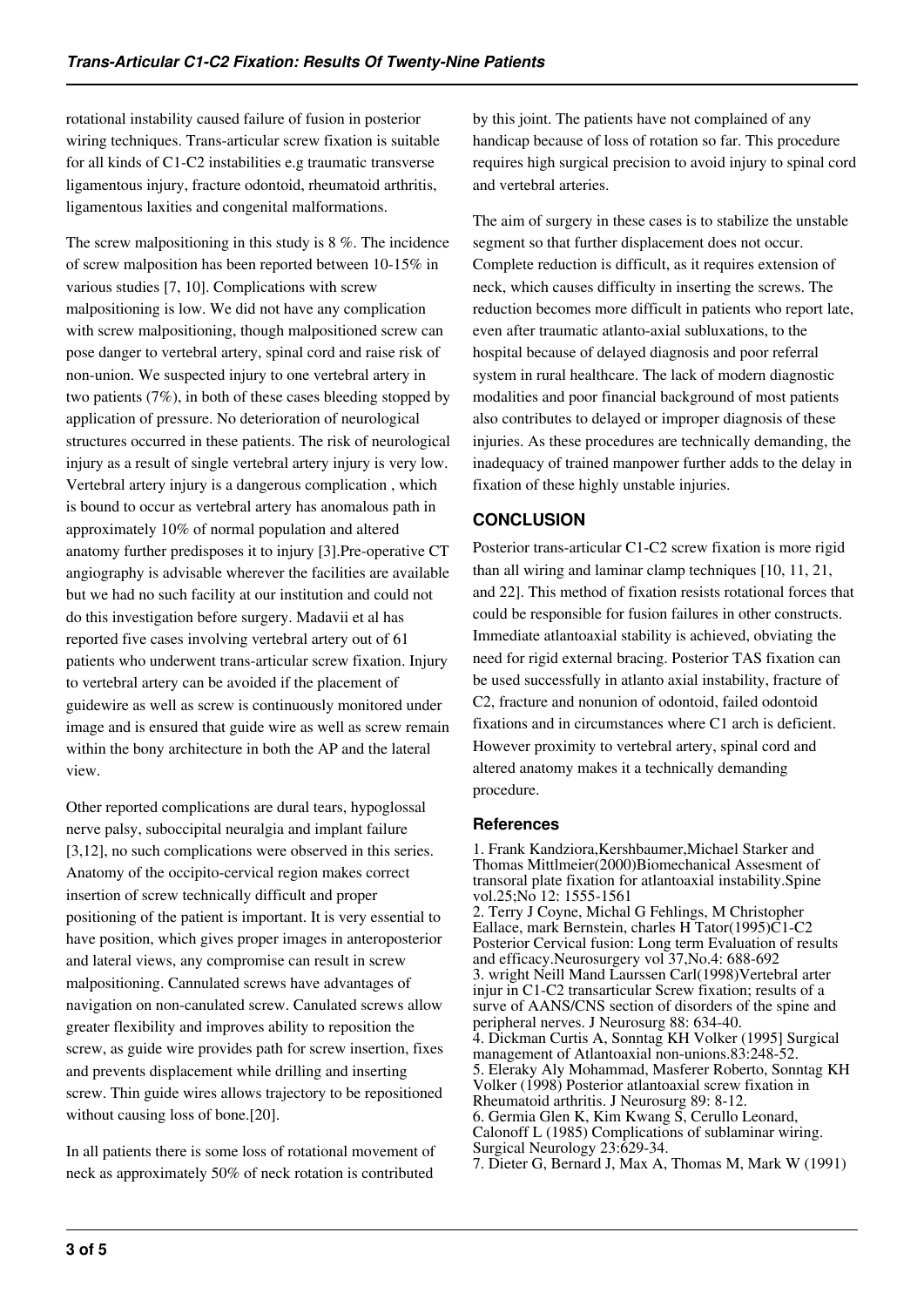JBJS 73B: 643-52.

8. McCullen GM, Garfin SR (2000) Cervical spine internal fixation using screw and screw plate constructs. Spine 25: 643-52.

9. Jun Yoon Byung (1998) Anatomic study for ideal and safe posteror C!-C2 transarticular screw fixation. Spine  $23.1703 - 07$ 

10. Takeshi F, Takenori O, Yasugi K, Satoru F, Masamichi T(2000) Accuracy of atlantoaxial transarticular screw insertion. Spine 25:1760-64.

11. Marcotte P, Dickman CA, Sonntag KH Volker, Krahalios DG, Drabier J (1993) Posterior atlantoaxial screw fixation . J Neurosurg 79:234-37.

12. Coric D, Branch CL, Wilson JA, Robinson JC (1996) Arteriovenous fistula as complication of C1-C2

transarticular screw fixation. J Neurosurg 85:340-3.

13. Henriques T, Cunnigham BW, Olreud C, Shimamoto M, Lee GA, Larson S, MacAfee PA (2000) Biomechanical comparison of five different atlantoaxial posterior fixation techniques. Spine 25: 2877-83.

14. Aldrich FE, Weber PB, Crow WN (1993) Helifax interlaminar clamp for posterior cervical fusion – long term follow-up review. J Neurosurg 78:702-08.

15. Stillerman CB, Wilson JA (1993) Atlantoaxial stabilization with posterior transarticular screw fixation : Techincal description and report of 22 cases. Neurosurgery 32: 948-55.

16. Papadopolous SM, Dickman CA, Sonntag KH Volker (1991) Atlantoaxial stabilization in rheumatoid arthritis. J Neurosurg 74:127.

17. Goffin J, Brussel KV, Martens K, Sloten VJ, Audekercke RV, Smet H M (2001) Three dimensional computed tomography based personalized drill guide for posterior cervical stabilization at C1-C2. Spine 26:1343-47.

18. Gluf WM, Schmidt MH, Apfebaum RI (2005) Atlantoaxial screw fixation : a review of surgical indications , fusion rate, complications and lessons learned in 191 adult patients. J Neurosurg Spine 2:155-63.

19. Dull ST, Toselli RM (1995) Preoperative oblique axial computed tomographic imaging for C1-C2 transarticular screw fixation: Technical note. Neurusurgery 37:150-51 20. Dickman CA, Foly KT, Sonntag KH Volker, Smith MM (1995) Cannulated screws for odontoid fixationand atlantoaxial transarticular screw fixation. J Neurosurg 83 :1095-1100

21. Dickman CA, Crawford NR and Paamore CG (1996) Biomechanical characteristics of C1-C2 cable fixations. J Neurosurg85:316-322

22. Melcher RP,Puttlitz CM, Klieinstueck Frank S, Lotz J C, Juegen Harms and Bradford D S(2002) Biochemical testing of posterior atlantoaxial fixation techniques .Spine 27 :2435-40.